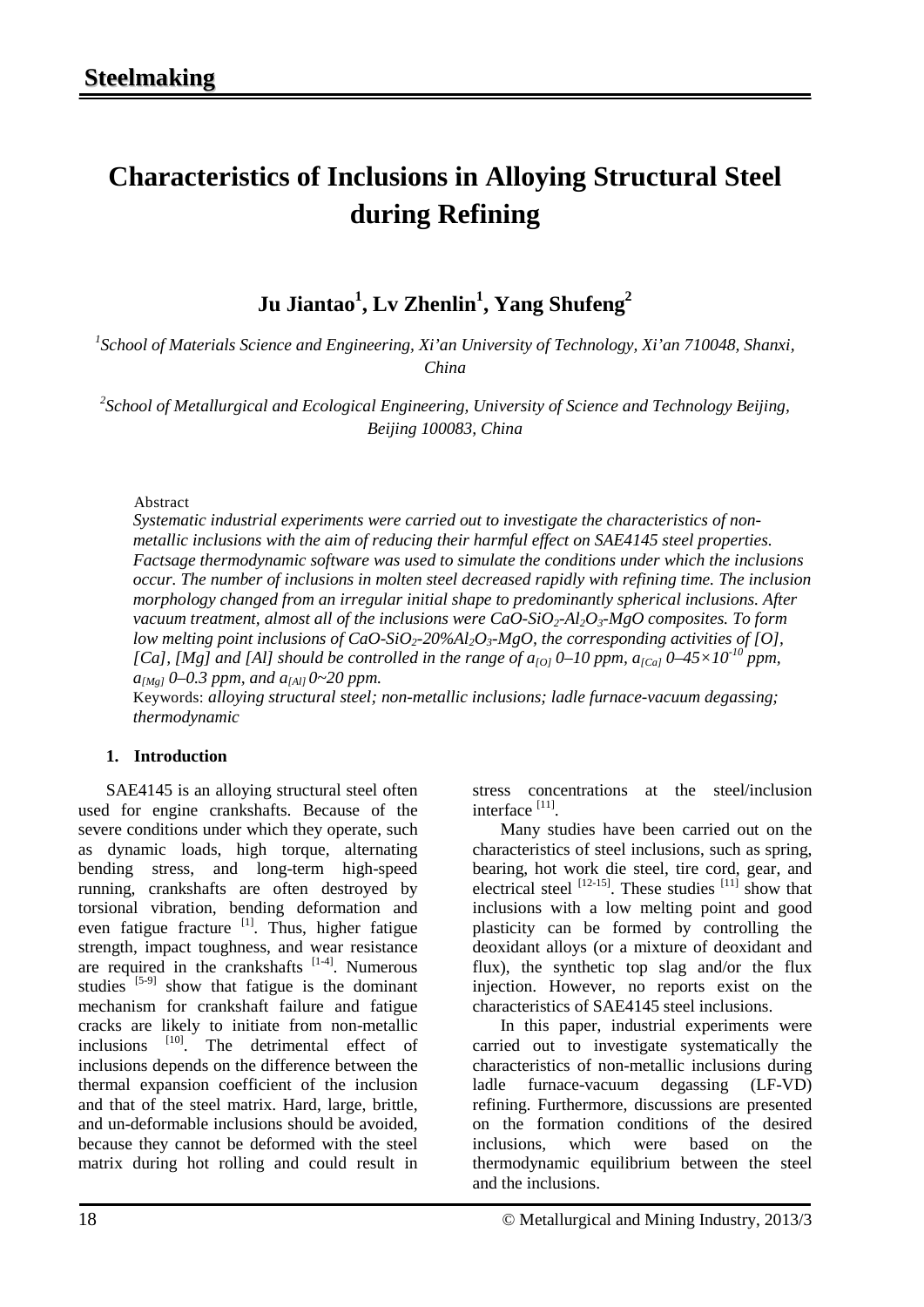#### **2. Experimental**

In this work, the experimental steel is SAE4145 with a composition (wt.%) of C 0.45, Si 0.20, Mn 0.80, P 0.02, S 0.008, Mo 0.15, Cu 0.07, and Cr 0.94. The process to produce SAE4145 is as follows: 50 t electric arc furnace  $(EAF) \rightarrow 50$  t LF-VD  $\rightarrow$  CaSi treatment  $\rightarrow$ Continuous Casting The LF refining time is approximately 75 min and the VD treatment time is 70 min.

Steel samples were taken during four different runs at different refining stages, such as before LF refining (Sample 1), in the middle of LF refining (Samples 2 and 3), at the end of LF refining (Sample 4), and at the end of VD (Sample 5). During sampling, the samplers were immerged in the molten steel 300 mm below the bath surface. Inclusions were observed and analyzed using scanning electron microscopyenergy dispersive spectroscopy. The total oxygen content (T[O]) was determined using the GALILEO ON/H analyzer.

#### **3. Results and discussion**

#### **3.1 Total oxygen and amount of inclusions**

Figure 1 shows the change in total oxygen content and amount of inclusions during LF-VD refining. The T[O] content decreased from 260 to 10 ppm and the amount of non-metallic inclusions in the molten steel decreased rapidly with refining time. The removal rate over the entire refining process was 88.8%, which indicates that the LF-VD process is able to remove oxide inclusions.



**Figure 1** Change in T[O] and amount of inclusions during LF-VD refining

#### **3.2 Morphology and composition of typical inclusions**

The morphologies of typical inclusions in each sample are shown in Figs 2–6 with inclusion compositions listed in Table 1.

As shown in Fig. 2 (a), irregular clusterlike inclusions of alumina or spinel were observed in Sample 1. Figure 2 (b) shows other typical inclusions that are rectangular in shape. Large amounts of  $Al_2O_3$  formed with the addition of deoxidizers like aluminum, ferrosilicon, and ferromanganese after EAF tapping. Meanwhile, in the FeO-SiO<sub>2</sub>-Al<sub>2</sub>O<sub>3</sub>-MnO system, complex inclusions containing less CaO were formed by a reaction of the deoxidation products  $(SiO<sub>2</sub>,$  $Al_2O_3$ , MnO) and high oxide slags.

As can be seen in Fig. 3, the  $Al_2O_3$ inclusions were encased in complex inclusions. The inclusion shape changed from irregular to ellipsoidal. During the first stage of LF refining, the basicity of the slag was in the range of 2.0– 2.5 and the oxygen content in the steel reached up to 50 ppm. The low basicity and high  $SiO<sub>2</sub>$ content could result in the coexistence of both  $Al_2O_3$  and Ca-Si-Mn-Mg-O inclusions with higher Si and/or lower Al content.

Figure 4 shows the morphologies of the  $CaO-SiO<sub>2</sub>-Al<sub>2</sub>O<sub>3</sub>-MgO$  inclusions in Sample 3. The formation mechanism of these inclusions is explained as follows. After Al-deoxidization, a great number of  $Al_2O_3$  inclusions formed in the steel melt. As the refining process progressed, the Mg content in the steel increased, possibly because of the erosion of magnesia carbon brick by a chemical reaction (1). However, because of the low level of FeO content in the slag, alumina inclusions are unstable even when low levels of Ca exist in the steel. Ca could be reduced from the slag by reaction (2). The Mg activity was higher than that of Ca and the  $Al_2O_3$  inclusions formed would react with dissolved Mg and change into  $MgO-Al_2O_3$  system inclusions, as expressed by reaction (3). The formed MgO- $Al_2O_3$  is not stable when Ca enters the steel and would be transformed into calcium aluminates by reaction (4) and surround the original MgO- $Al_2O_3$  inclusion core [16].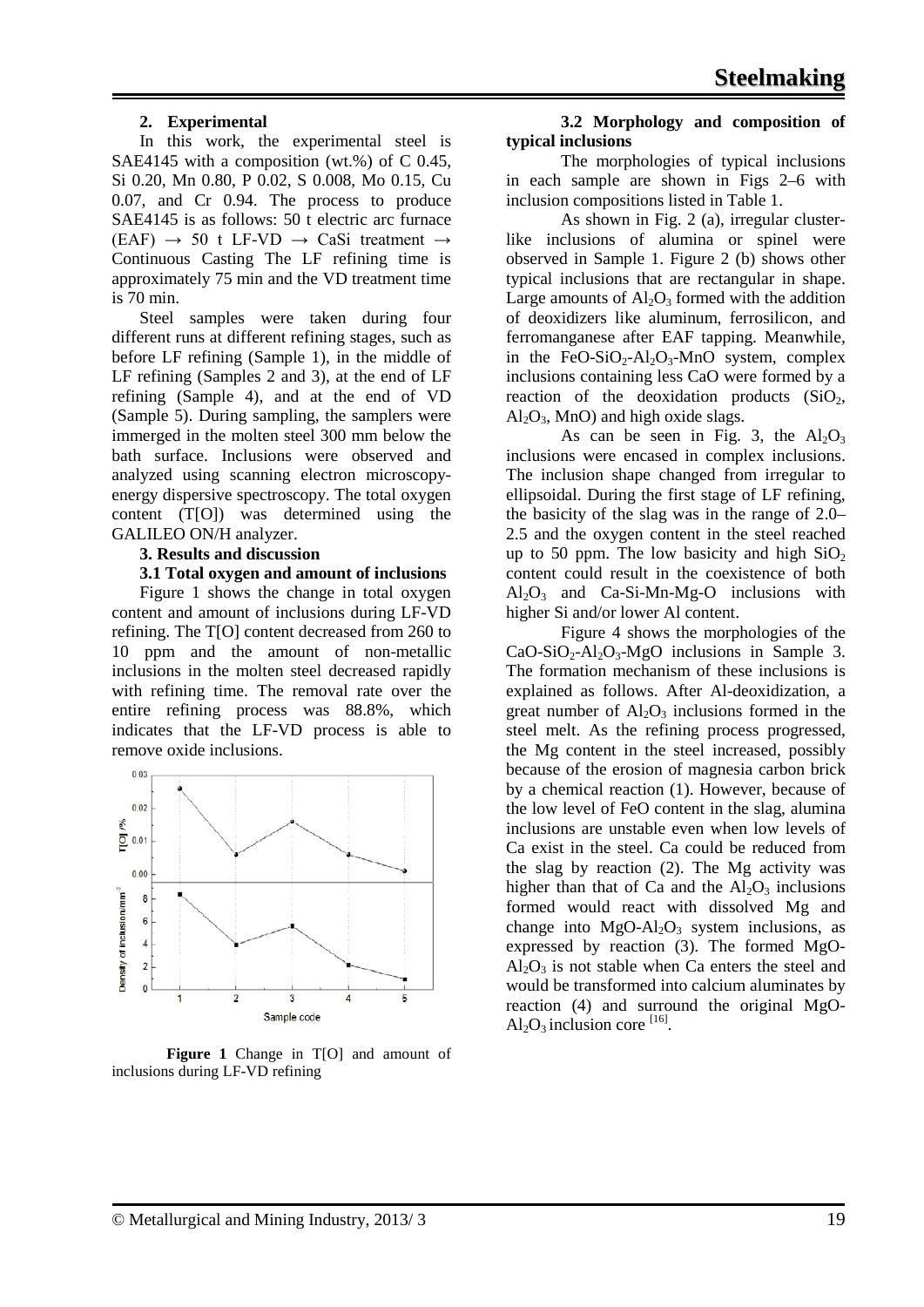



**Figure 2** Morphologies of a typical inclusion in Sample 1



SiO2-MnO-MgO inclusions in Sample 2



**Figure 4** Morphologies of CaO- $SiO<sub>2</sub>-Al<sub>2</sub>O<sub>3</sub>-MgO$  inclusions in Sample 3

Typical inclusions found after LF refining in Sample 4 are displayed in Fig. 5. With time, MnO disappears from the inclusions while the content of CaO increases. Thereafter, most inclusions are  $CaO-Al_2O_3-SiO_2-MgO$ .

$$
3(MgO) + 2[Al] = (Al_2O_3) + 3[Mg]
$$
  
(1)  
3(CaO) + 2[Al] = 3[Ca] + (Al\_2O\_3)  
(2)  
[Mg] + n/3(Al\_2O\_3) = (MgO·(n-1)/3Al\_2O\_3) + 2/3[Al]  
(3)

 $x[Ca] + (yMgO·zAl<sub>2</sub>O<sub>3</sub>) = (xCaO·(y$  $x)MgO·zAl<sub>2</sub>O<sub>3</sub> + x[Mg]$ (4)

As shown in Fig. 6, after vacuum treatment, almost all inclusions were  $CaO-SiO<sub>2</sub>$ - $A<sub>1</sub>, O<sub>3</sub>$ -MgO with highest CaO and lower  $A<sub>1</sub>, O<sub>3</sub>$ content. The MgO content in the inclusions was close to that of the furnace lining. In VD refining, the oxygen and sulfur content is reduced further by vacuum degassing and stirring with Ar. However, the furnace lining is eroded under the high basicity, low oxygen, and high vacuum conditions. Most of the alumina can be floated and captured by the top slag, while some complex inclusions remain in the liquid steel formed by the interaction of CaO,  $SiO<sub>2</sub>$ , MgO, and a small amount of fine residual  $Al<sub>2</sub>O<sub>3</sub>$ .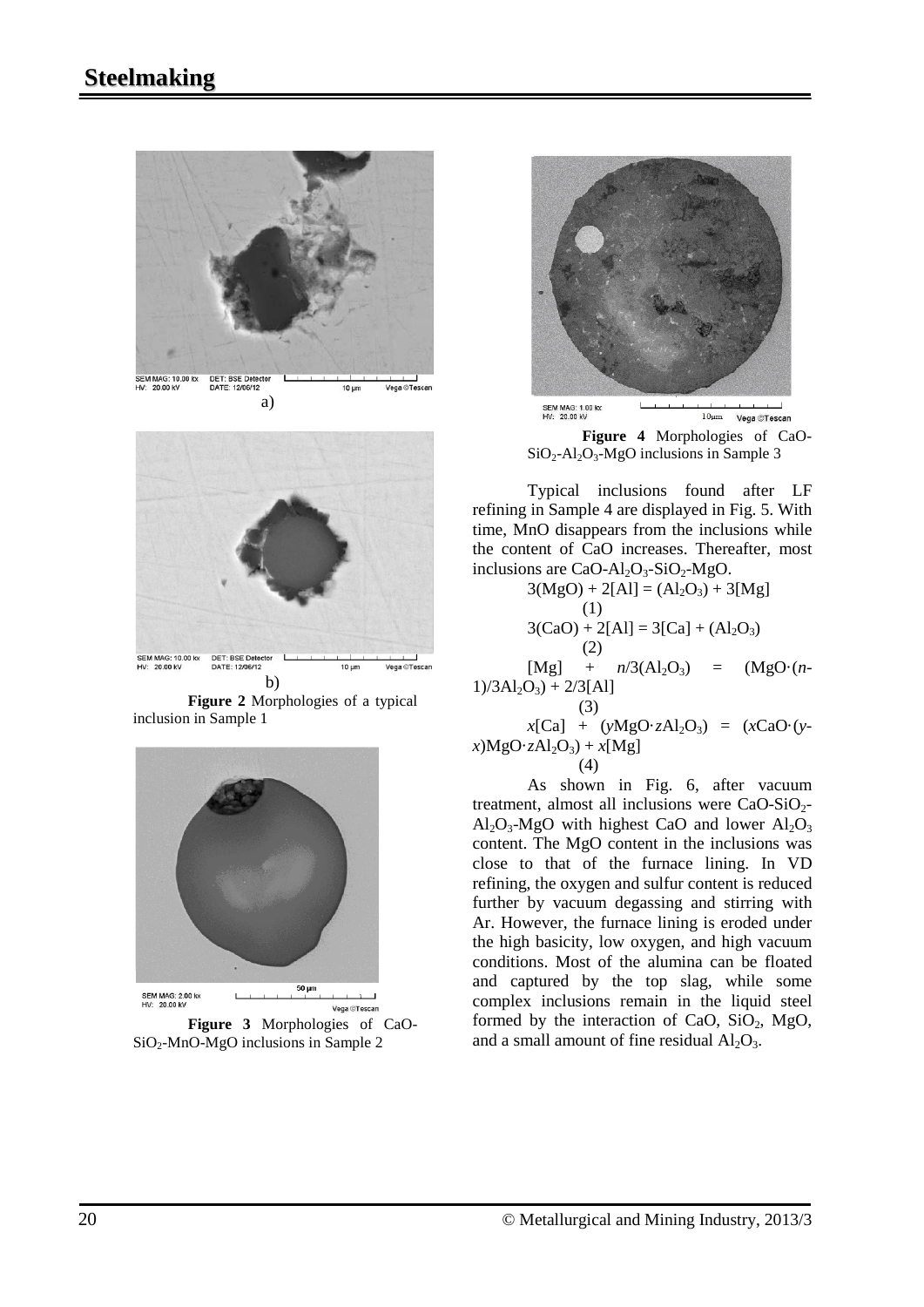

**Figure 5** Morphologies of typical CaO-SiO<sub>2</sub>- $Al_2O_3-MgO$  inclusions in Sample 4



**Figure 6** Morphologies of typical CaO-SiO<sub>2</sub>- $Al_2O_3$ -MgO inclusions in Sample 5

| Code           | Morphology  | Location | $\Omega$ | Al    | Si    | Ca    | Mg   | Mn    | Fe   |
|----------------|-------------|----------|----------|-------|-------|-------|------|-------|------|
|                |             |          |          |       |       |       |      |       |      |
| l-a            | Irregular   |          | 10.56    | 84.07 |       |       |      |       | 5.37 |
| $1-b$          | Rectangular |          | 8.50     | 32.28 | 23.67 | 3.55  |      | 16.43 | 4.06 |
| 2              | Ellipsoidal | 3        | 8.53     | 4.50  | 34.18 | 31.98 | 6.07 | 13.06 | 1.67 |
| 3              | Spherical   |          | 40.06    | 19.05 | 9.54  | 31.36 |      |       |      |
| $\overline{4}$ | Spherical   |          | 21.42    | 10.73 | 19.27 | 41.65 | 3.70 |       | 3.19 |
| 5              | Spherical   |          | 5.20     | 3.47  | 20.59 | 57.87 | 6.35 |       | 2.56 |

**Table 1** Inclusion compositions/wt%

### **3.3 Thermodynamic calculation of optimization**

Because residual inclusions in steel are unavoidable and brittle and undeformable inclusions are undesirable, it is important to modify the inclusions into liquid inclusions in the molten steel  $^{[17]}$ . Previous reports show that when the inclusion melting point is below 1673 K, good deformation ability is exhibited in the rolling process <sup>[14]</sup>. In this paper, Factsage software was used to calculate equilibrium and phase diagrams with the liquid zone in the CaO- $SiO_2$ -Al<sub>2</sub>O<sub>3</sub>-MgO system under 1873 K and the activities of CaO,  $SiO<sub>2</sub>$ , and MgO calculated by Factsage. The activities of Ca, Mg, Al, and O in the liquid steel bath were computed in equilibrium with inclusions. The soluble aluminum content in the steel is 0.03% at 1873 K.

Iso-activity lines of MgO, CaO, and  $SiO<sub>2</sub>$ in the liquid zone are shown in Fig. 7. Regions enclosed by heavy lines and short dot lines represent the liquid zones of 1873 and 1673 K, respectively. To obtain  $CaO-SiO<sub>2</sub>-20% Al<sub>2</sub>O<sub>3</sub>$ -MgO system inclusions with a low melting point

under 1673 K, the chemical composition (mass percent) of inclusions should be controlled in the region with MgO and CaO (mass percent) lower than 24% and 40%, respectively, and  $SiO<sub>2</sub>$  (mass percent) between 32% and 68%. Accordingly, the activities should be: MgO from 0.001 to 0.1, CaO from  $0.00001$  to  $0.01$ , and  $SiO<sub>2</sub>$  greater than



**Figure 7** Iso- $a_{M_0O}$ , iso- $a_{CaO}$ , and iso- $a_{SiO2}$ lines in the liquid zone of the CaO-SiO<sub>2</sub>-20%Al<sub>2</sub>O<sub>3</sub>-MgO system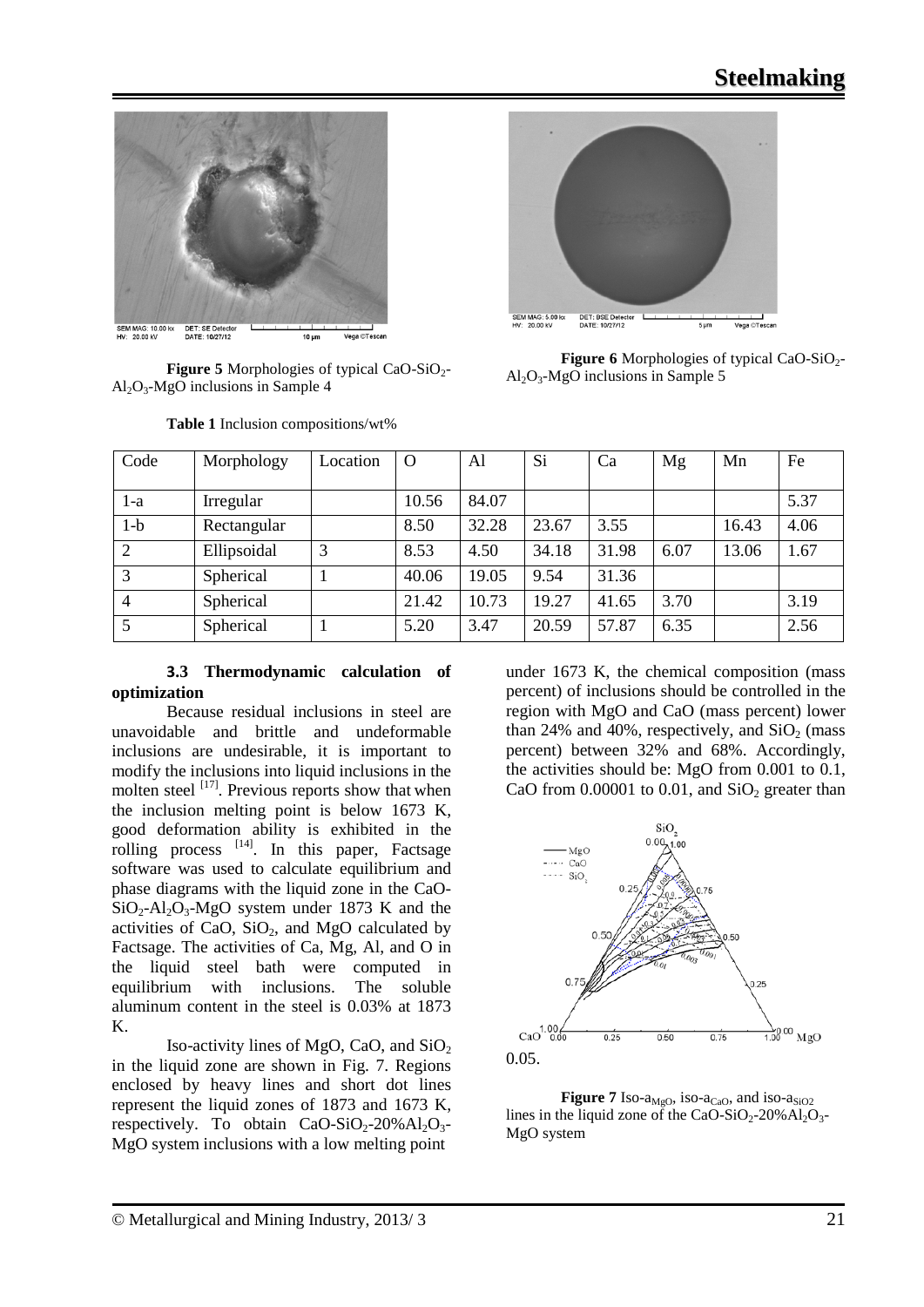## **Steelmaking**

Equilibrium activities of Ca, Mg, Al, and O in steel were calculated and are shown in Fig. 8. The region enclosed by heavy lines is the liquid zone ( $\leq$  1873 K) and the lines with figures within the liquid zone are the iso-activity lines of [Ca], [Mg], [Al], and [O]. The activities of Ca and Mg increase with an increase in CaO and MgO content in the inclusions. However, the Al and O activities decrease with an increase in  $SiO<sub>2</sub>$ content in the inclusions. At 1873K and 0.03% (mass percent) soluble aluminum in steel, to form low melting point inclusions, the activities of [O], [Ca], [Mg], and [Al] should be in the following ranges:  $a[O]$ : 0–10 ppm,  $a_{[Ca]}$ : 0–  $45\times10^{-10}$  ppm,  $a_{[Mg]}$ : 0–0.3 ppm, and  $a_{[A]l}$ :0–20 ppm.





**Figure 8** Iso- $a_{[Ca]}$ , iso- $a_{[Mg]}$ , iso- $a_{[Al]}$ , and iso $a_{[O]}$  lines in the liquid zone of the CaO-SiO<sub>2</sub>- $20\%$ Al<sub>2</sub>O<sub>3</sub>-MgO system

#### **Conclusions**

The number of inclusions in molten steel decreases rapidly with refining time. The inclusion morphology changes from irregularly shaped to predominantly spherical. After vacuum treatment, almost all inclusions were smallersized CaO-SiO<sub>2</sub>-Al<sub>2</sub>O<sub>3</sub>-MgO.

To obtain  $CaO-SiO<sub>2</sub>-20%Al<sub>2</sub>O<sub>3</sub>-MgO$ inclusions with low melting point, their chemical composition should be controlled as follows: MgO and CaO (mass percent) should be present at less than 24% and 40%, respectively, and  $SiO<sub>2</sub>$ (mass percent) between 32% and 68%. The activities should be: MgO from 0.001 to 0.1, CaO from  $0.00001$  to  $0.01$ , and  $SiO<sub>2</sub>$  greater than 0.05.

To form low melting point inclusions, the corresponding activities of [O], [Ca], [Mg], and [Al] should be controlled in the following